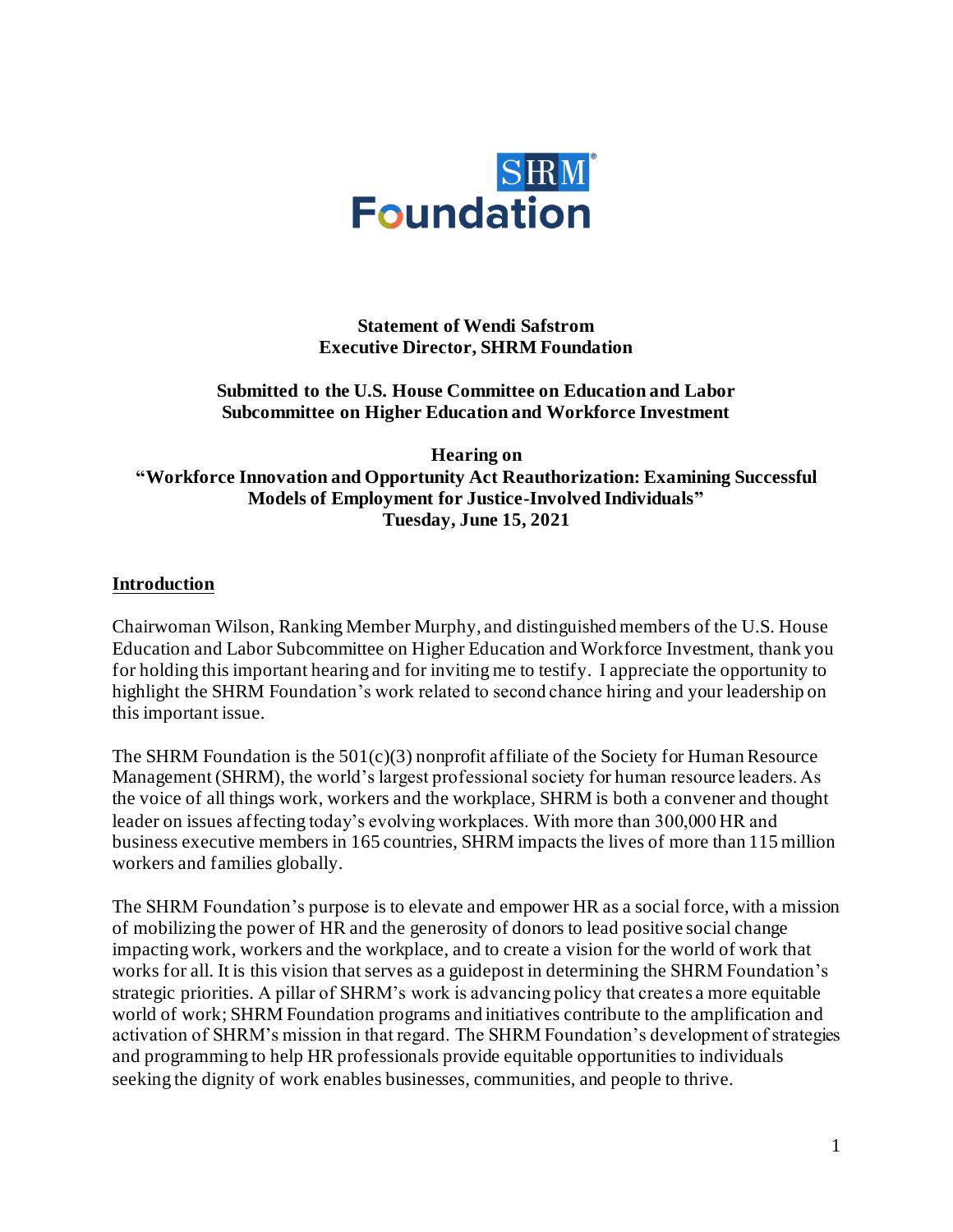Prior to the COVID-19 pandemic, U.S. businesses were experiencing one of the tightest talent markets in history, with many organizations struggling to find and retain the employees they needed to succeed. As the economy and the labor market recover from COVID-19, employers will confront a mismatch between the talent necessary to survive and thrive in the new economy and what they find in the marketplace. Employers that are effective in identifying and tapping into workers outside their traditional talent pipelines will create a more inclusive and equitable workplace while also gaining an important competitive advantage in the race for talent.

#### **Getting Talent Back to Work**

One of the most effective and least-utilized solutions to addressing equity gaps as part of Diversity Equity & Inclusion (DE&I) strategies is to actively recruit and retain individuals unfortunately and unfairly left out of consideration for employment due to biases and misconceptions, including individuals with a criminal record. Too many employers, people managers, and co-workers underestimate and overlook the productivity, loyalty, and value people with a criminal record provide. These individuals present unique opportunities and value to organizations willing to make the effort to seek them out. Unnecessary barriers to employment for individuals who have completed a period of incarceration or who have a criminal record create societal problems where citizens are deprived of employment opportunities and organizations are deprived of qualified talent, creating harmful downstream consequences for millions of people.

The Getting Talent Back to Work Initiative (GTBW or the Initiative), initially launched in 2019 by SHRM and now operated by the SHRM Foundation, was a call to action for the business community asking CEOs, HR executives and industry leaders to publicly pledge to consider qualified individuals with criminal histories for employment following the passage of the First Step Act of 2018. Initially, the Initiative consisted of the following: a Pledge and a digital tool kit, including information related to legal factors to consider when employing applicants with a criminal background; evidence-based leading practices in hiring applicants with a criminal background; and practical guidance from industry leaders in acquiring, developing, and promoting talent with a criminal background.

In late December 2020, the Foundation relaunched GTBW with a revitalized digital toolkit practical resources, and targeted marketing communications, and public relations strategies designed to better tell the story and benefits of hiring individuals with criminal records.This included the launch of an organizational self-assessment tool that provides customized materials and reports relevant to the organization and a 10-hour HR certificate program. The Getting Talent Back to Work Certificate empowers HR professionals to: (1) Create organizational strategies and processes to recruit, hire, retain, and advance people with criminal and/or conviction records; (2) Contribute to the growth of those reentering the workforce after incarceration by fostering an inclusive environment; (3) Remove or work around barriers that limit the success or potential of individuals with conviction histories; (4) Educate stakeholders to break down barriers and reduce bias toward individuals with criminal and/or conviction records; and (5) Ensure HR professionals use their position to lead positive social change.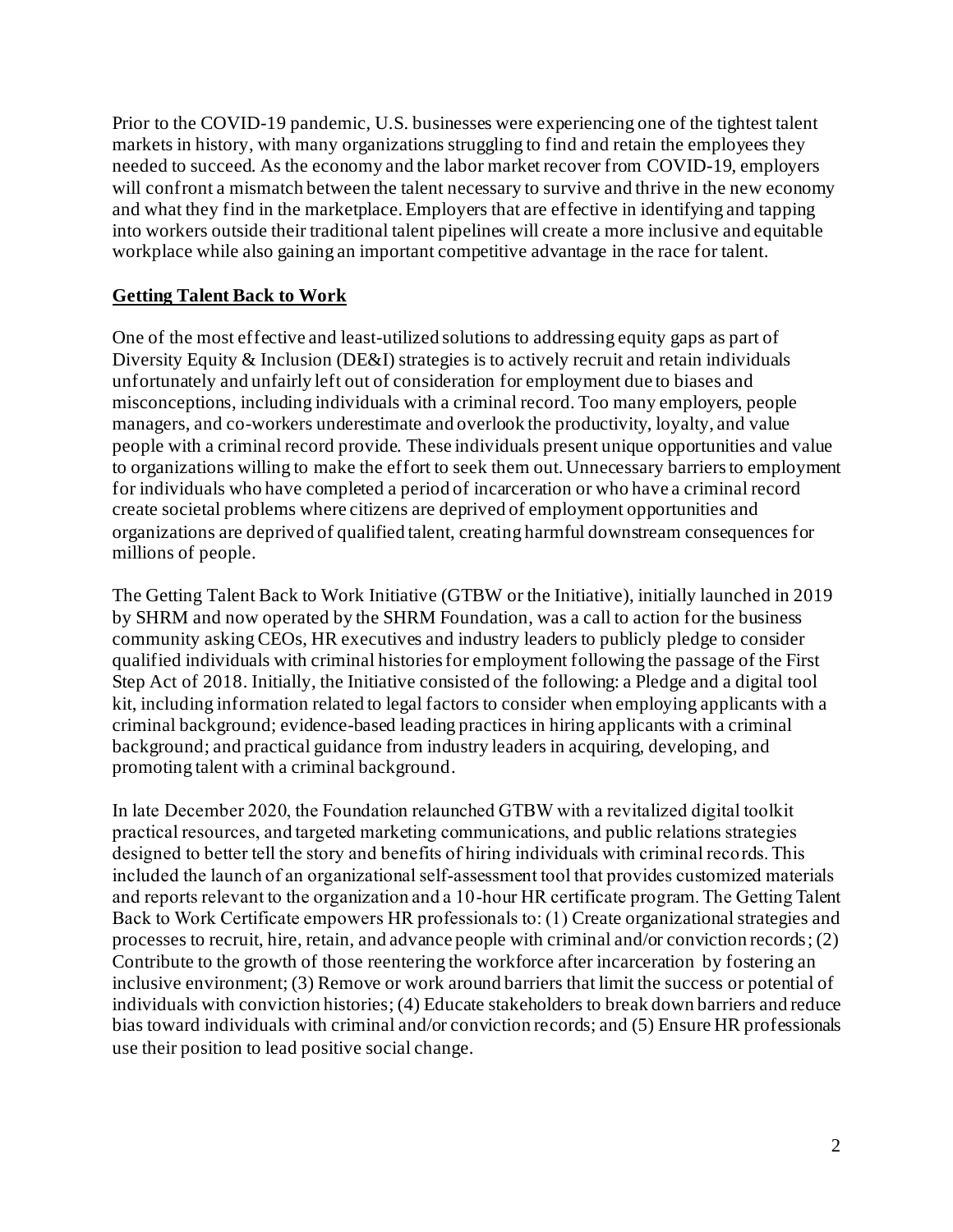Since the release of the original toolkit in 2019, GTBTW has helped connect over 20,000 users to the relevant resources needed to develop and implement strategies that provide equitable opportunities to individuals with criminal records. Based on the May 2021 Getting Talent Back to Work research report, the Initiative is making a difference. Since 2018, the percentage of HR professionals willing to hire individuals with criminal records grew by more than 43 percent and the percentage of business leaders willing to hire individuals with criminal records grew by more than 15 percent.<sup>1</sup>

HR professionals are leading the way and are succeeding in part because of the **business case** for hiring individuals with criminal records. These employees are loyal as the turnover rate for employees with criminal records is approximately 13 percent lower than for the general population.<sup>2</sup> The savings and productive gains for organizations large and small by harnessing this human capital can be huge. Moreover, the research is clear, as most employers say workers with criminal records perform just as well as or better than employees. According to SHRM research, 81 percent of business leaders and 85 percent of HR professionals believe workers with criminal records perform their jobs about the same or better than workers without criminal records.<sup>3</sup>

To amplify the urgency for advancing employer commitment to second chance employment, SHRM serves as a Founding Partner of the Second Chance Business Coalition (SCBC or the Coalition), a cross-sector coalition of large private-sector firms committed to expanding second chance hiring and advancement practices within their companies. The Coalition is co-chaired by the CEOs of JP Morgan Chase & Co. and Eaton and includes representation from many Fortune 100 businesses. As a partner, SHRM provides support and expertise by leading the Coalition, whose Founding Partners include: the Business Roundtable; Dave's Killer Bread Foundation; Stand Together, and the Georgetown University McDonough School of Business Pivot Program. SCBC promotes the benefits of second chance employment and provides major employers with a set of tools, relationships, and expertise to allow them to successfully hire and provide career advancement and greater economic opportunities to people with criminal records.

# **Diversity Equity & Inclusion**

While the business case for hiring justice-involved citizens is persuasive, it doesn't tell the whole story. Put simply, it is the right thing to do, and it helps create a more inclusive and equitable society. HR professionals can make a difference for their employers and the community by incorporating second-chance employment opportunities for individuals with criminal records into their diversity, equity and inclusion (DE&I) strategies. Employers gain access to an

<sup>&</sup>lt;sup>1</sup> SHRM Foundation 2021 Getting Talent Back to Work Report: A Workplace Survey on Hiring and Working with People with Criminal Records (May 2021) (Exhibit 1) [https://www.shrm.org/hr-today/trends-and](https://www.shrm.org/hr-today/trends-and-forecasting/research-and-surveys/pages/getting-talent-back-to-work-ii.aspx)[forecasting/research-and-surveys/pages/getting-talent-back-to-work-ii.aspx](https://www.shrm.org/hr-today/trends-and-forecasting/research-and-surveys/pages/getting-talent-back-to-work-ii.aspx) The percentage of HR professionals that said they would be willing to hire individuals with criminal records now stands at 53% up from 37% in 2018; the percentage of business leaders stands at 38% up from 33% in 2018.

<sup>&</sup>lt;sup>2</sup> See Should You Hire Someone with a Criminal Record, Dylan Minor, Nicola Persico, Deborah M. Weiss, Kellog School of Management at Northwestern University, February 03, 2017,

<https://insight.kellogg.northwestern.edu/article/should-you-hire-someone-with-a-criminal-record> (last visited June 11, 2021).

<sup>&</sup>lt;sup>3</sup> SHRM Foundation 2021 Getting Talent Back to Work Report.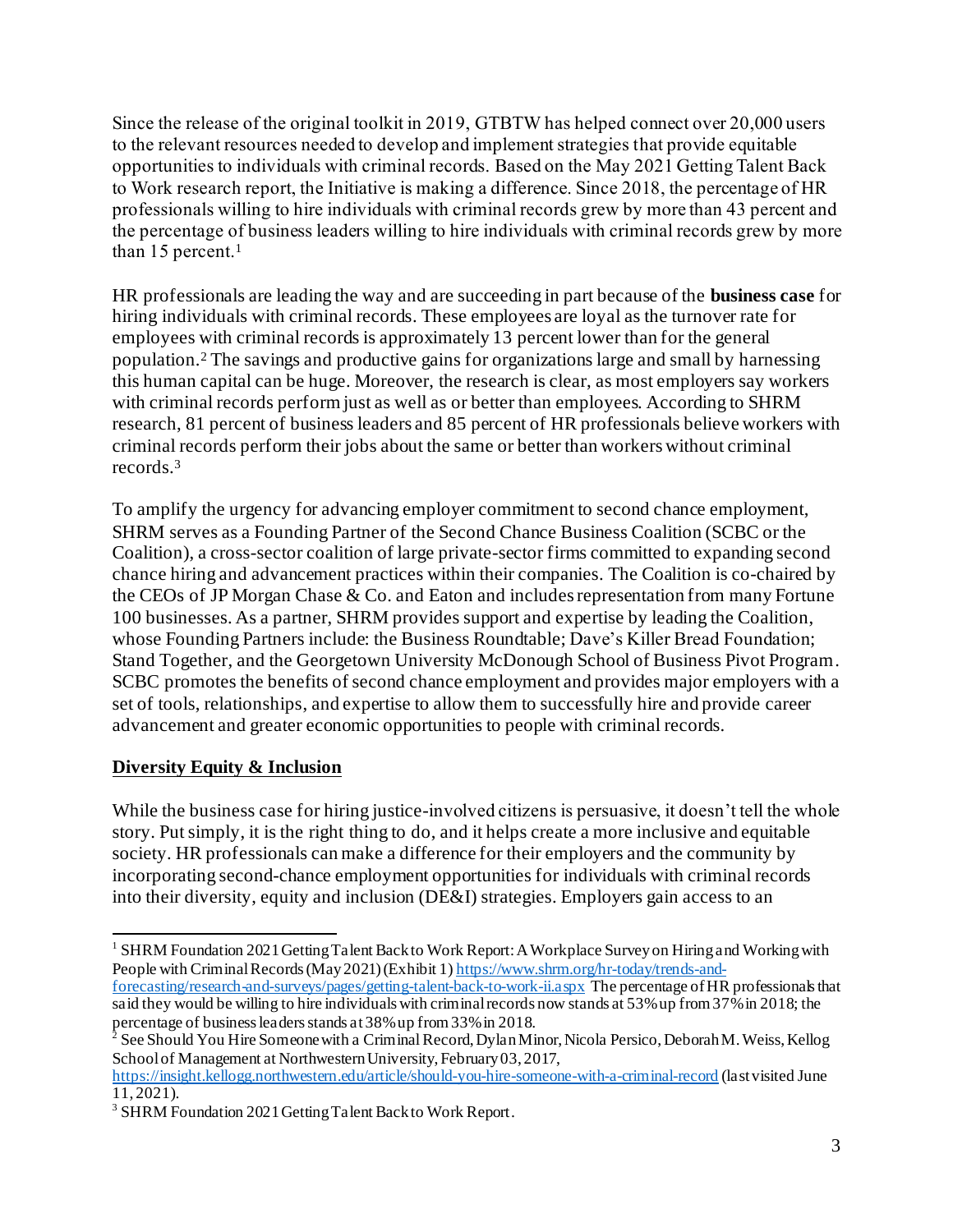untapped talent pool in an already tight labor market, demonstrate good corporate citizenship, and help build stronger communities.

It was evident to SHRM and the SHRM Foundation that HR could lead positive social change by incorporating second-chance employment opportunities into their DE&I strategies. One in three Black men have a felony record, compared with just eight percent of the general U.S. adult population.<sup>4</sup> Diverse teams typically result in more innovation, faster problem solving, better engagement and increased financial performance.<sup>5</sup> Employers that strive to build and maintain a diverse workforce have access to a larger pool of candidates, thus improving the odds of hiring the best people. In 2019, a McKinsey assessment of more than 1,000 large companies determined that "[c]ompanies that led in ethnic and cultural diversity had 36 percent more profitability than companies without such diversity." 6

Greater collaboration between employers and community-based organizations can expand access to talent for employers and access to opportunity for community members. A SHRM study on untapped talent pools found that only 29 percent of organizations currently partner with advocacy or community-based programs related to the employment of untapped talent groups. At the same time more than a third (37 percent) of HR professionals report their organization does not currently have those partnerships but would like to.<sup>7</sup> Fortunately, more employers are choosing to engage; 61 percent plan to partner with community-based organizations to provide additional services and another 61 percent will provide inclusive mentorship and networking opportunities.<sup>8</sup> Incorporating community and advocacy partnerships into reentry will unlock pathways to talent.

In exploring opportunities to elevate HR, the vision of SHRM and the SHRM Foundation is global. For example, a multi-national retailer based in the United Kingdom is at the forefront of rehabilitating the formerly incarcerated. Ten percent of its 5,500 employees were hired from prison. Candidate interviews are also held in prisons, with job offers taking effect within days of a new hire's release. 9

# **City of Charlotte Pilot**

In addition to providing HR professionals the tools necessary to succeed in recruiting and retaining individuals, the SHRM Foundation is committed to partnering on the ground with local

<sup>4</sup> See FACT SHEET – Barriers to Successful Re-Entry of Formerly Incarcerated People, The Leadership Conference http://civilrightsdocs.info/pdf/criminal-justice/Re-Entry-Fact-Sheet.pdf (last visited June 11, 2021).

<sup>&</sup>lt;sup>5</sup> See SHRM Online Resource "Viewpoint: How to Create a More Diverse, Equitable and Inclusive Workplace," Jeremy Mittman and Corey Singer (August 27, 2021)[, https://www.shrm.org/ResourcesAndTools/legal-and-](https://www.shrm.org/ResourcesAndTools/legal-and-compliance/employment-law/Pages/promoting-diversity-equity-and-inclusion.aspx)

[compliance/employment-law/Pages/promoting-diversity-equity-and-inclusion.aspx](https://www.shrm.org/ResourcesAndTools/legal-and-compliance/employment-law/Pages/promoting-diversity-equity-and-inclusion.aspx) (last visited June 12, 2021). <sup>6</sup> See Diversity wins: How inclusion matters, Sundiatu Dixon-Fyle, Kevin Dolan, Vivian Hunt, and Sara Prince, McKinsey, May 19, 202[0, https://www.mckinsey.com/featured-insights/diversity-and-inclusion/diversity-wins-how](https://www.mckinsey.com/featured-insights/diversity-and-inclusion/diversity-wins-how-inclusion-matters)[inclusion-matters#](https://www.mckinsey.com/featured-insights/diversity-and-inclusion/diversity-wins-how-inclusion-matters)

<sup>&</sup>lt;sup>7</sup> SHRM Foundation beneath the Surface: A Unified Approach To Realizing the Value Of Untapped Talent (2020) <https://shrm.org/foundation/about/Documents/SHRM%20Foundation%20Walmart%20Untapped%20Research.pdf>  $^8$  Id.

<sup>&</sup>lt;sup>9</sup> See Employing the Formerly Incarcerated: A Global Perspective, the Society for Human Resource Management, August 02, 201[9 https://www.shrm.org/resourcesandtools/legal-and-compliance/employment-law/pages/global](https://www.shrm.org/resourcesandtools/legal-and-compliance/employment-law/pages/global-second-chance-employment.aspx)[second-chance-employment.aspx](https://www.shrm.org/resourcesandtools/legal-and-compliance/employment-law/pages/global-second-chance-employment.aspx) (last visited June 11, 2021).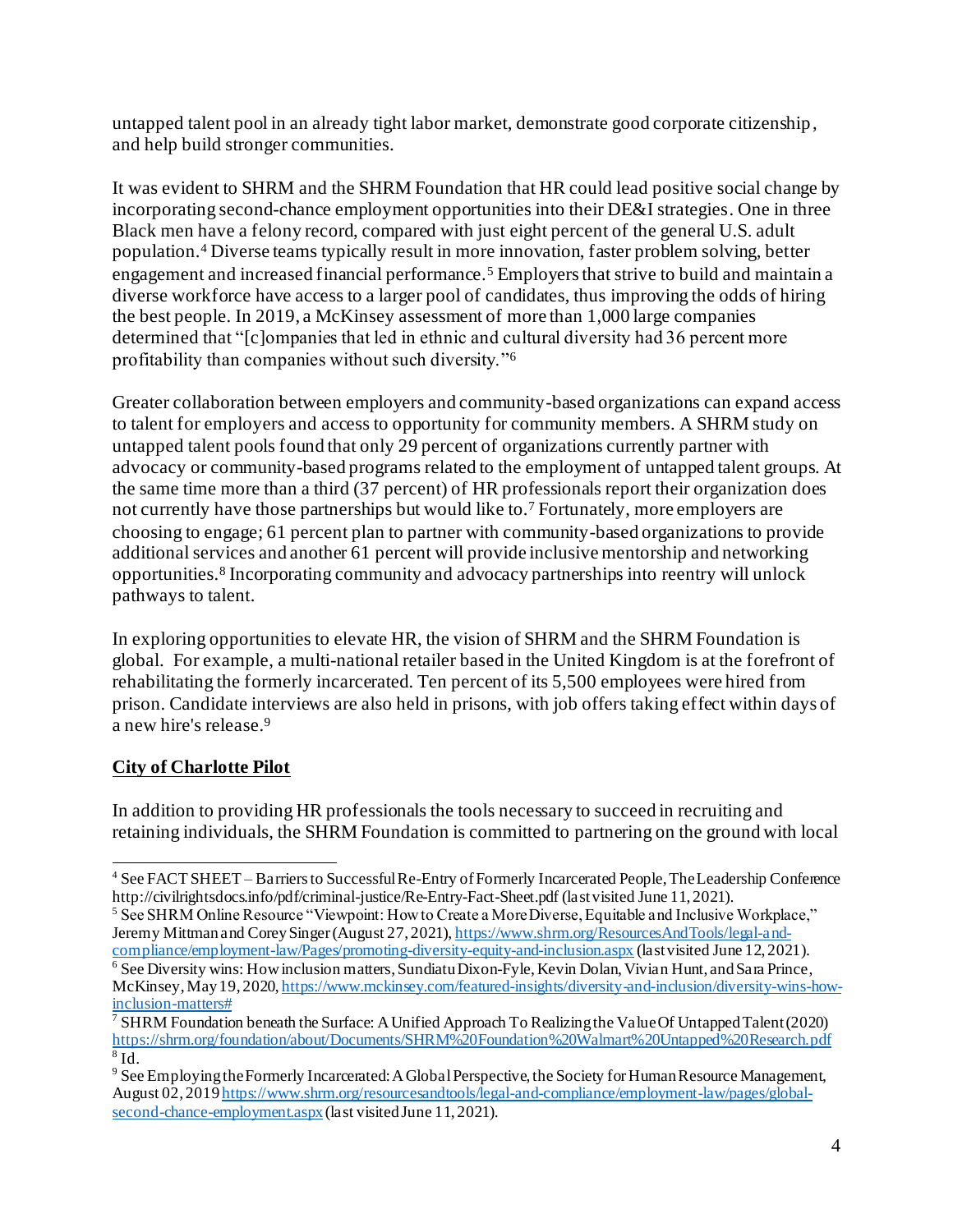community-based organizations to build a Getting Talent Back to Work Employment Ecosystem in Charlotte, North Carolina. The SHRM Foundation anticipates partnering with the Center for Community Transitions (CCT), a nonprofit organization founded in 1974 to help strengthen the community and reduce recidivism by providing people with criminal records and their families tools and resources to rebuild their lives.

CCT is committed to improving the lives of people with criminal records and their families. While conducting the Charlotte pilot, the SHRM Foundation will also engage in efforts to pave the way for expanding this program to additional cities. This will include a national digital storytelling campaign around the power and impact of hiring people with criminal records. This will serve to reinforce the activities happening in Charlotte and build momentum for scaling the program. Additional research will be conducted to determine what specifically changes employers' attitudes around employing people with criminal records. More extensive evaluation metrics will also be introduced related to the number of people with criminal records interviewed, hired, and retained by local employers.

### **Policy Recommendations**

As Congress considers reauthorizing the Workforce Innovation and Opportunity Act (WIOA) and how best to help returning citizens reenter the workplace more generally, I offer three recommendations. First, evaluate all program providers or grant recipients based on employment, earnings, and recidivism or incarceration reduction. Intervention strategies that have demonstrated promise, such as subsidized or transitional employment, should be prioritized. Second, ensure there is a close relationship between Reentry Employment Opportunities (REO) supported programs and employers by requiring individuals responsible for candidate recruitment and initial assessment to be partners in any REO-funded grantmaking. Third, recognizing that the Work Opportunity Tax Credit (WOTC) represents a form of subsidized employment, promoting the availability of this tax incentive, and making available the data necessary to evaluate the program's efficacy in facilitating the hiring of individuals convicted of a felony.

Consistent with the mission of WIOA, Congress should require that the Department of Labor (DOL) evaluate grantees based on the employment, earnings, and recidivism reduction of the returning citizens they serve. Individuals with a criminal record deserve a fair chance at employment, but there may be challenges like a lack of work experience or technical skill development that the workforce system can help employers and returning citizens address collaboratively. While the 2015 evaluation of the Re-Integration of Ex-Offenders program (the predecessor to the REO program) found the program did not reduce recidivism and had small effects on employment, subsidized employment programs have shown promise in reducing recidivism and incarceration, particularly for individuals at higher risk of recidivism. <sup>10</sup> I encourage the Committee to prioritize subsidized employment opportunities targeting high-risk individuals in any authorization of the REO program.

<sup>&</sup>lt;sup>10</sup> See Evaluation of the Re-Integration of Ex-Offenders (RExO) Program: Two-Year Impact Report, Andrew Wiegand, SPR, Jesse Sussell, SPR, Erin Valentine, MDRC, Brittany Henderson, MDRC, Social Policy Research Associates, May 2015[, https://www.mdrc.org/sites/default/files/ETAOP\\_2015-04.pdf](https://www.mdrc.org/sites/default/files/ETAOP_2015-04.pdf)(last visited June 11, 2021).